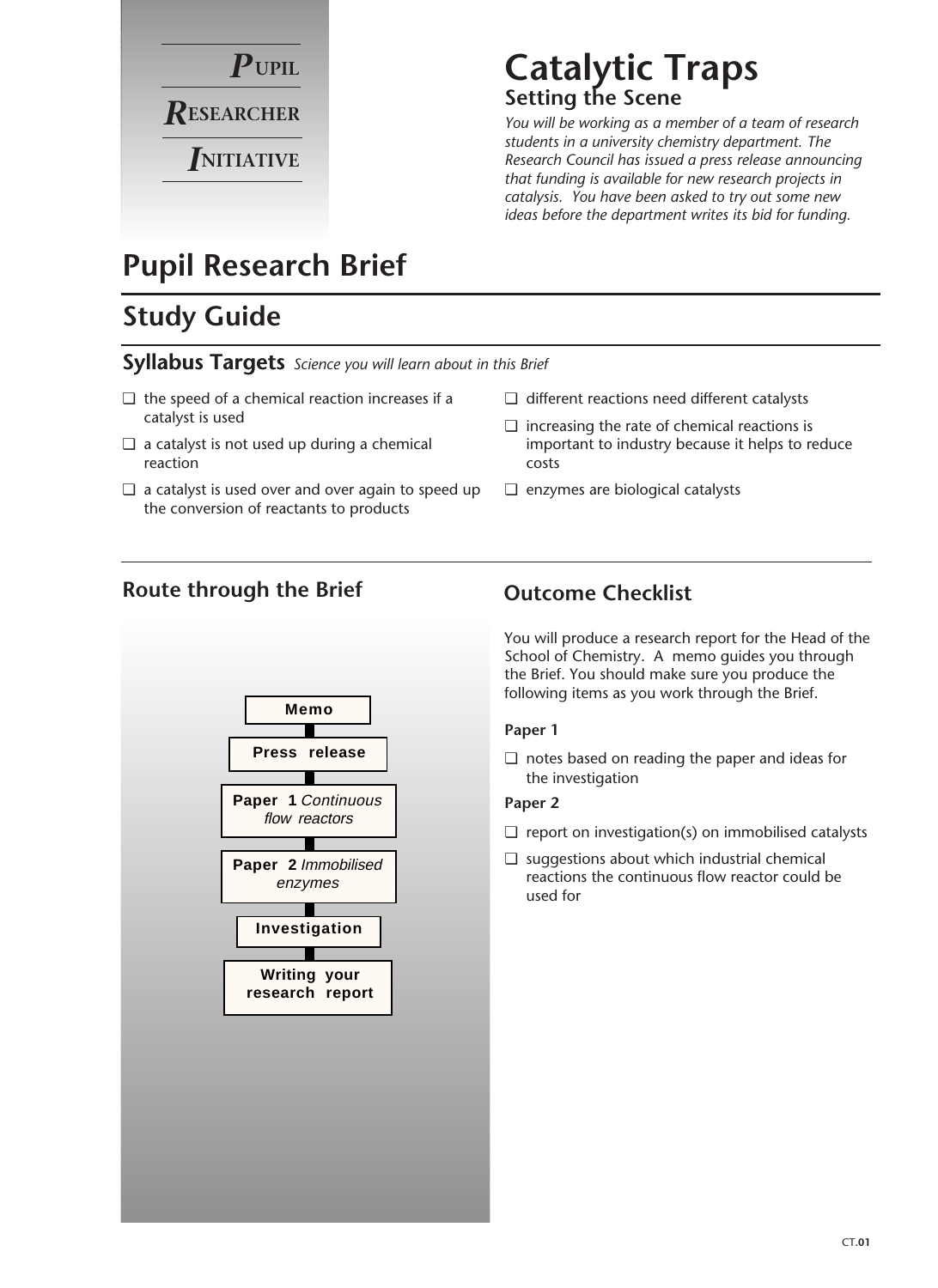#### **Carlston University** *Science Faculty*

#### Institute of Catalyst Research

# **Memorandum**

**To:** Research Teams

**Subject:** Research Council press release on catalyst research

I have recently received a copy of the latest Research Council press release. A copy is attached to this memo. They are looking for proposals for projects aimed at research into catalysts and their applications in the chemical industry.

At a recent seminar, a group of staff in the Institute came up with a number of ideas for research in this area. The outcomes of this meeting were written up as a short paper (Continuous flow reactors), which you may have read. I think that this paper gives a good basis for developing a research bid to the Research Council. We need to do some work firming up the ideas - which is where your team could help. Before we start writing the bid, one or two investigations need to be carried out to see if the seminar ideas actually work.

This is what I suggest you should do.

- 1. Read the press release and Paper 1 (Continuous flow reactors). I have written some notes on the paper which should guide you through the task.
- 2. Read Paper 2 (Immobilising Enzymes) this sets out the experimental details you will need to try out some of the ideas suggested during the seminar.

Your report should:

- outline the investigation(s) you carry out set this out as a standard scientific report
- offer suggestions about which industrial chemical reactions the continuous flow reactor idea could be used for.

I look forward to reading your report.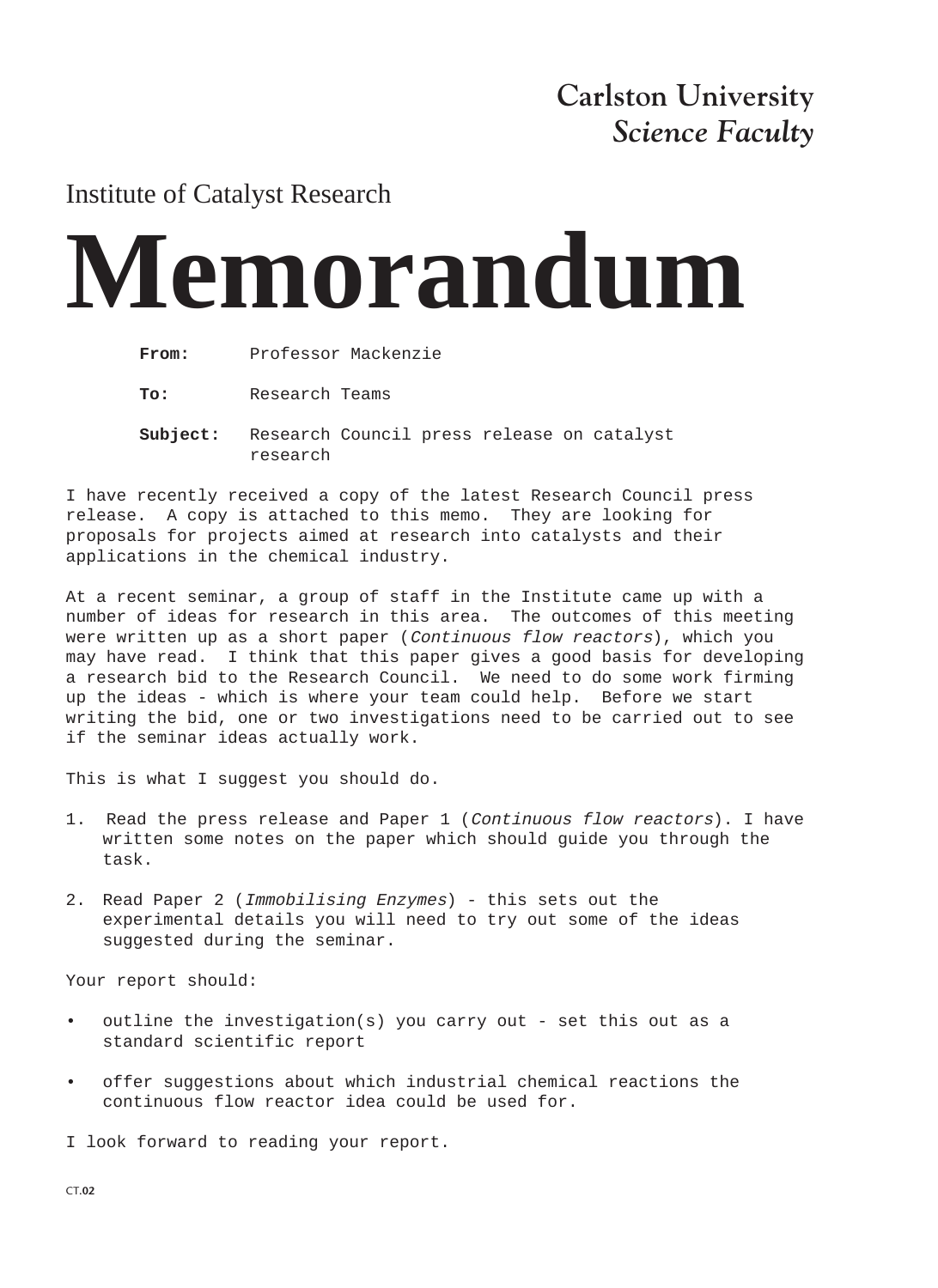#### Research Council calls for research proposals in catalysis and catalytic processes

The Research Council invites outline proposals, from universities and other academic institutions, for research projects aimed at making fundamental advances in catalysts and their applications in chemical processing.

Catalysis is an excellent example of an area where science can play a part in creating wealth for the country. This was one of the principal conclusions arising from the government's Technology Foresight programme, which identified catalysis as a priority area.

Proposals are sought for all areas of research in catalysis and catalytic processes. The research can be carried out by individuals or groups. The work should be an investigation seeking new approaches which offer advantages over present practice. It should attempt to provide new and potentially cost-effective ways of solving the underlying problems currently faced by industry. Research into product development will not be supported.

Priority will be given to proposals which contain ideas which could have beneficial industrial applications. The Research Council would prefer ideas which have a wide range of uses, rather than ones which focus on the needs of one industry or on one particular catalytic process or reaction.

Collaboration with researchers in industry or different academic departments is not essential but is strongly encouraged.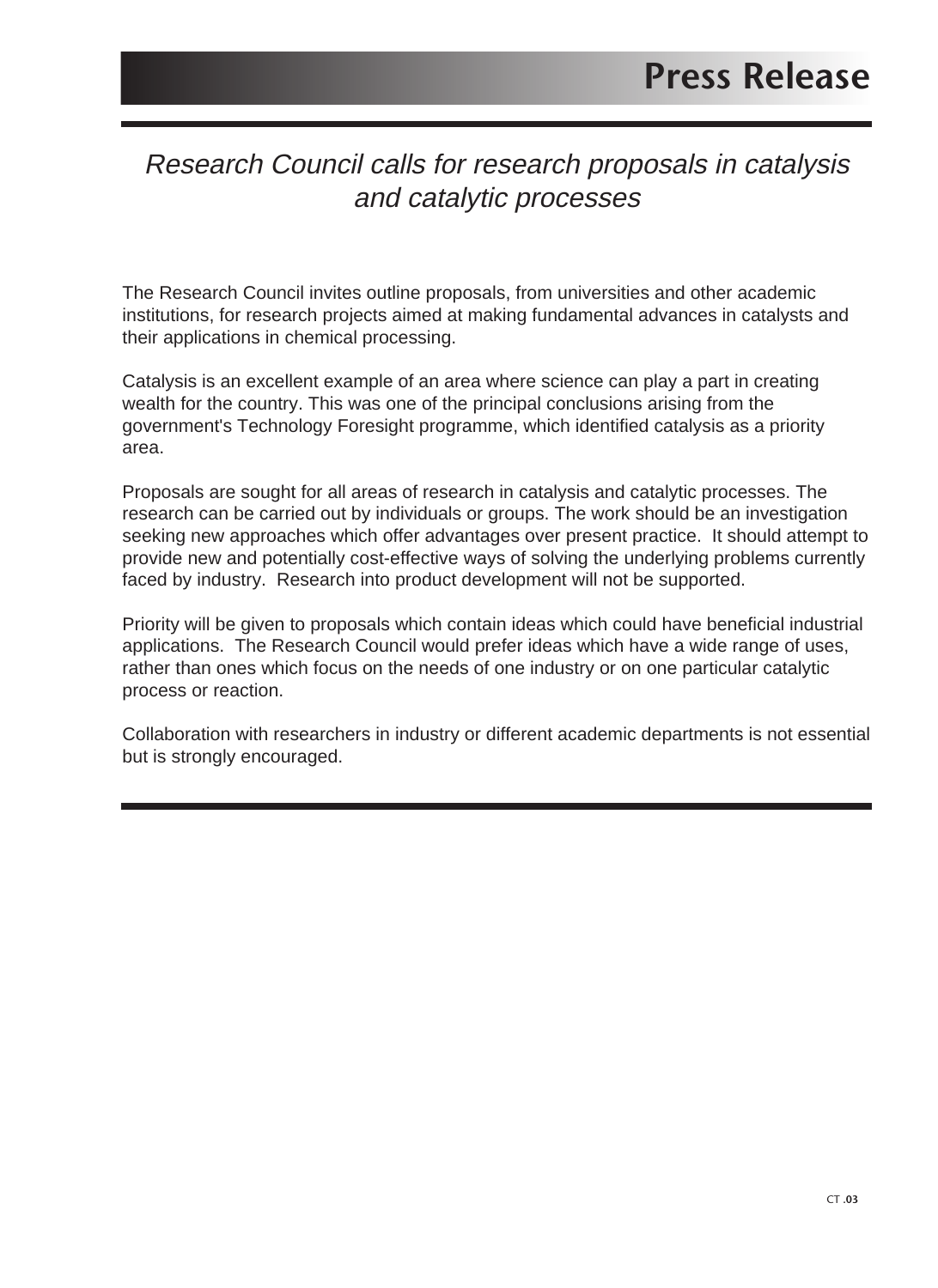## **Continuous flow reactors**

*A short paper (for internal circulation only) outlining a number of ideas for future research into catalysts and catalytic processes, produced by the Institute following a joint seminar with staff from the School of Engineering. The seminar was held to respond to the Research Council's call for research proposals in catalysis.*

The seminar heard presentations by Dr A. Khan (the Institute) - *Problems with catalysts,* and Professor J. Atkins (School of Engineering) - *Learning from biotechnology: continuous flow fermenters and immobilised enzymes.*

Following the presentations there was an open discussion which produced a number of suggestions for future research.

**Problems with catalysts** (Dr A. Khan)

this was included for the non-chemists in the seminar

Paper 1

**What are catalysts?**

A catalyst is a substance which speeds up the rate of a chemical reaction, without itself being used up in the process. Catalysts work by reducing the activation energy for a particular reaction. Activation energy is the energy which needs to be supplied before a reaction can occur.

*Figure 1 Catalysts reduce energy barriers to reactions*



Catalysts are usually specific to one reaction, that is, different reactions need different catalysts. Since a catalyst is not used up during a chemical reaction, it can be used over and over again to convert reactants to products.

Examples of catalysts are:

- manganese dioxide (in the conversion of hydrogen peroxide converted to water and oxygen)
- iron (for the production of ammonia in the Haber Process)
- platinum and palladium (in car catalytic converters)
- enzymes (in living organisms)
- zeolites (in producing petrol from oil).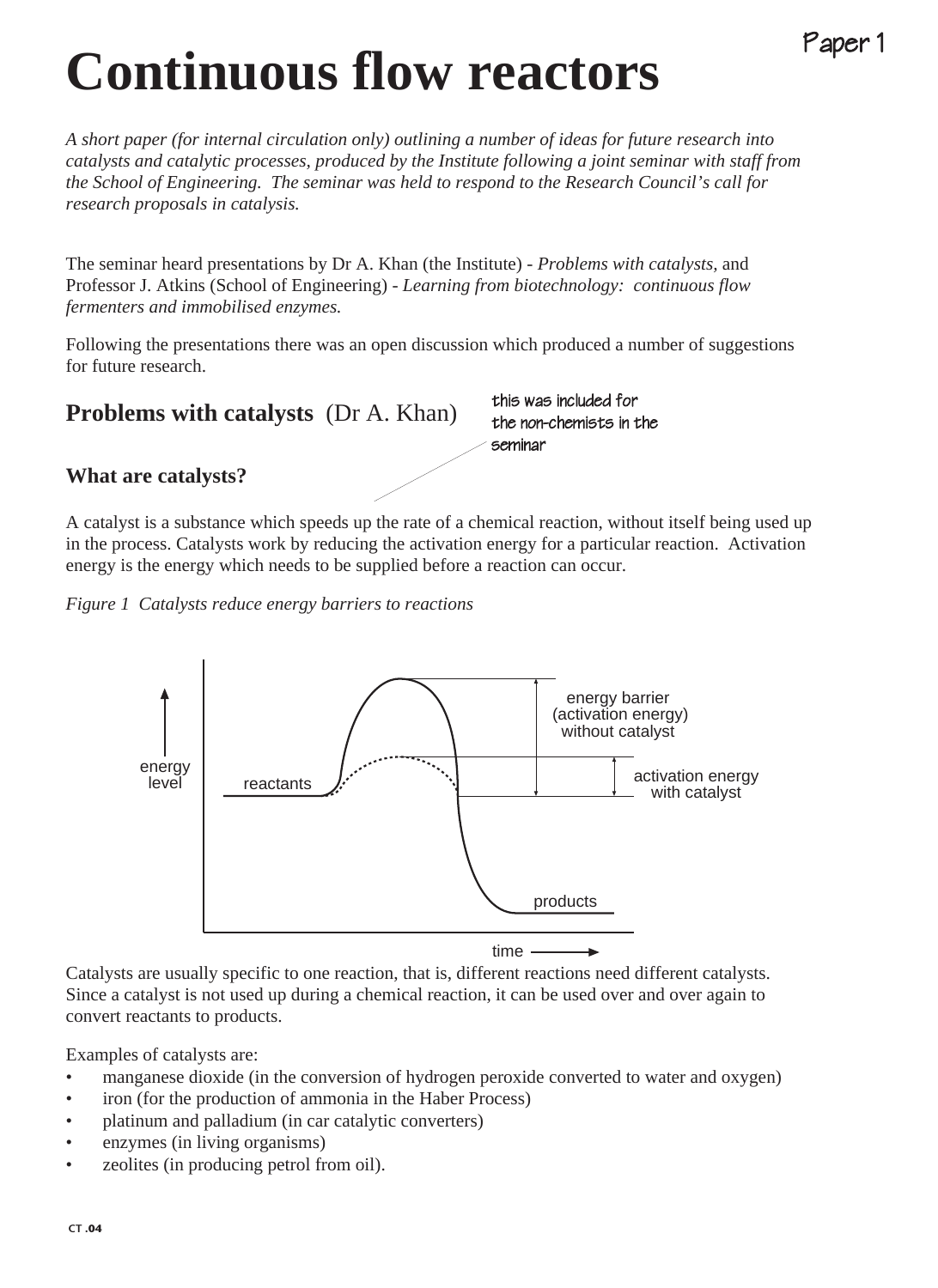#### **The importance of catalysis in the economy**

Stevenson (1995) states that:

*Practically all of the UK chemical industry's annual sales of £35 billion rely directly or indirectly on catalysis.*

Since catalysts speed up chemical reactions, they obviously are important to the chemical industry, where speed means money. Developing new catalysts and catalytic processes allows us to make new chemicals. It is increasingly important that chemical processes become cleaner, and more environmentally friendly. Catalysts can help us to develop clean technology, such as the catalytic converters in cars which reduce pollutant emissions.

#### **Problems and possible solutions**

If catalysts are used over and over again in a chemical reaction, then one of the main challenges facing scientists and engineers working in this field of research is to design processes which allow catalysts to be collected and re-used following the reaction. This is particularly difficult when the reactants and the catalyst are both liquids, or where the catalyst is a powder mixed with liquid reactants. Our two departments should collaborate on future research into this issue.

#### **Learning from biotechnology: continuous flow fermenters and immobilised enzymes.** (Professor J. Atkins)

#### **Production processes used in biotechnology**

make sure you know what these are

Biotechnology involves using microorganisms or enzymes to produce useful substances. Recent advances in production processes have overcome the problems of contamination of the product with the enzyme or microorganism, and the recovery of the enzyme for later use. The solution depends on the process of *enzyme (or microorganism) immobilisation.* Enzymes, or microorganisms are attached to, or entrapped in, an insoluble material, such as silica gel or alginate beads.



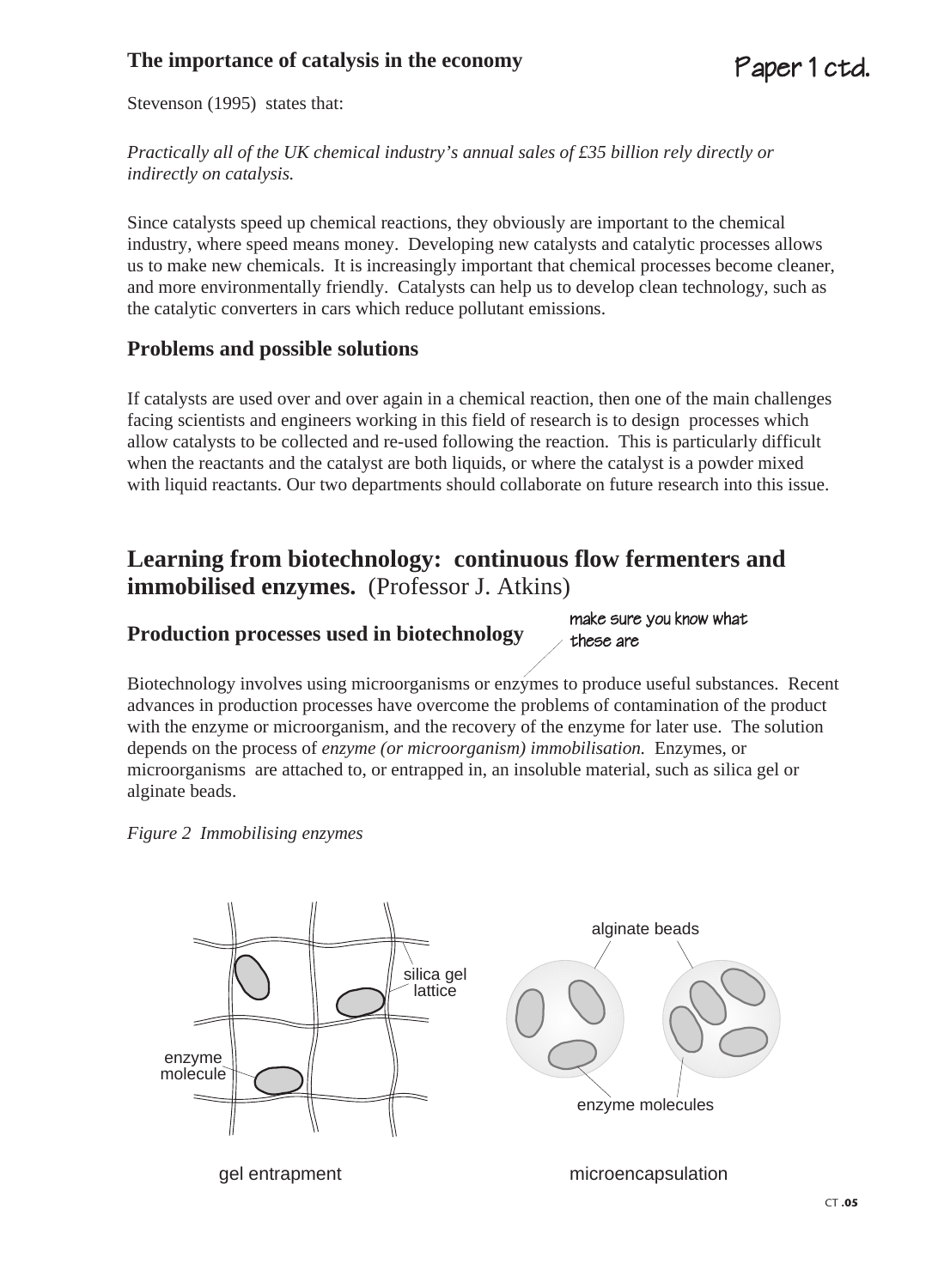Alginate beads containing an enzyme can be held in a reaction vessel. Reactants are then poured through the beads, which remain in place. As they pass over the beads the reactants are converted into the products by the action of the enzyme. The product can then be drained from the bottom of the vessel as more reactant is poured in at the top. The process can be used for a variety of chemical reactions involving enzymes as catalysts, including certain types of fermentation.

#### This gives you an idea about the process you will be investigating. Paper 2 has a diagram to show a continuous flow fermenter

#### **Discussion - summary of key points**

Discussion centred on the possibilities of using some of the recent advances in biotechnology to design systems for non-biological catalysts. For example, it may be possible to use alginate beads to immobilise a powdered catalyst such as manganese dioxide, which catalyses the reaction:

> hydrogen peroxide water + oxygen  $2H_2O_2$  manganese dioxide  $2H_2O$   $O_2$ (catalyst)

There was discussion about the possible development of a **continuous flow reactor**, for chemical reactions where the recovery of the catalyst was a problem. It could also be used where the reaction product could be contaminated by the catalyst, due to the difficulties of separating the catalyst from the products.

It was suggested that one of the research teams within the Institute could investigate this to see whether catalyst immobilisation with alginate beads actually worked.

A number of other related factors could also be investigated by the team:

- the effect of temperature on the performance of the alginate beads
- the effect of bead size on the rate of reaction
- the ratio of catalyst to alginate used in the reaction

It was agreed that Professor Mackenzie (Institute of Catalyst Research) would approach some of her researchers to carry out the feasibility study, before more work was carried out on producing a research proposal for the Research Council.

#### **References**

Stephenson, R. A catalyst for the future, *Chemistry in Britain*, 1995, 31, 927-9.

Look at the paper 'Immobilising enzymes', by Ann Baker. This shows you how to produce alginate beads. Have a go at the technique using manganese dioxide instead of enzyme. Then follow up some of the above investigation ideas set out in this paper. I have also come across an interesting paper in the School Science Review vol 77 Number 280 (March 1996 - page 65) Simple studies on an immobilised enzyme, by Hawcroft.